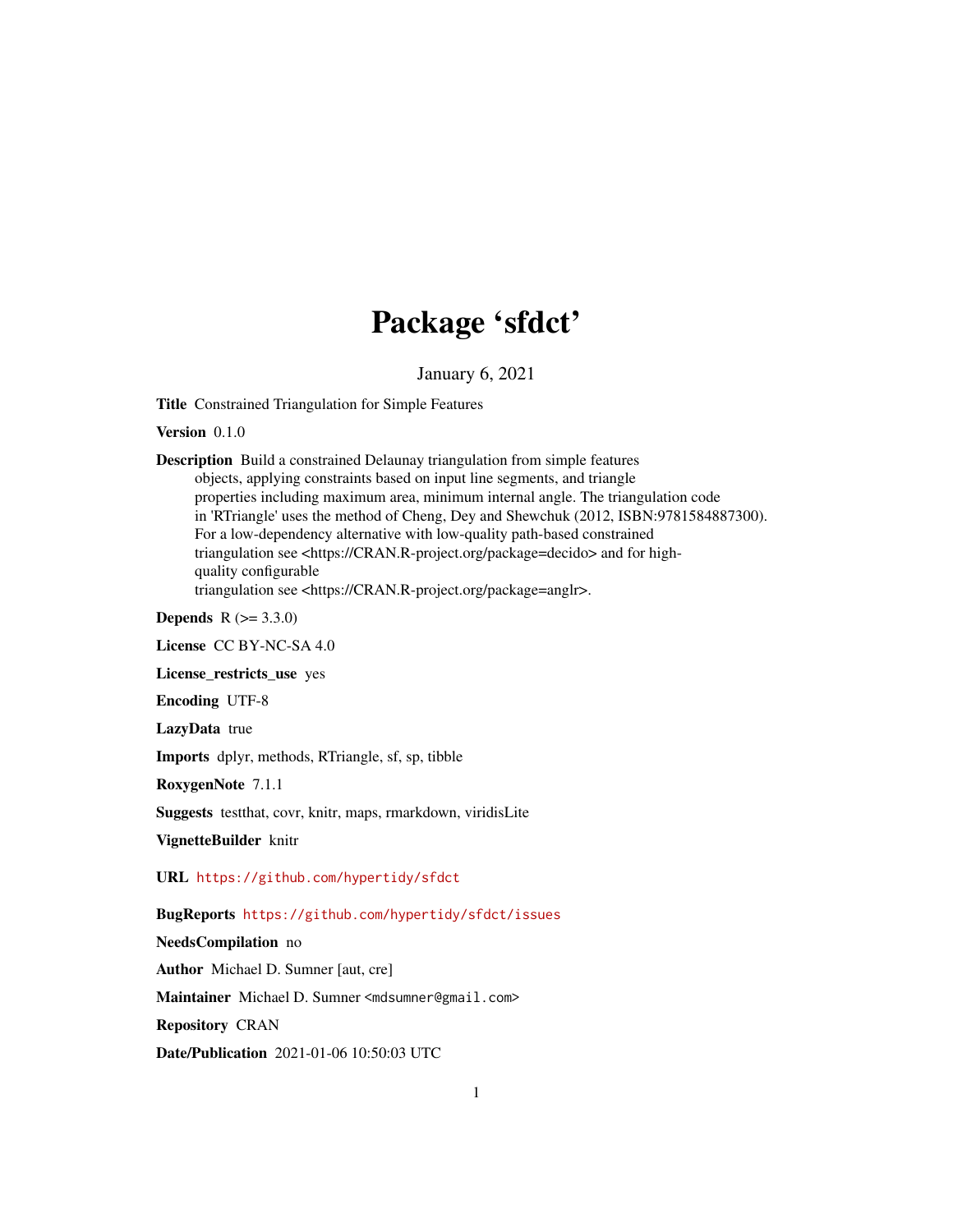### <span id="page-1-0"></span>R topics documented:

| Index |  |  |  |  |  |  |  |  |  |  |  |  |  |  |  |  |  |  |  |  |
|-------|--|--|--|--|--|--|--|--|--|--|--|--|--|--|--|--|--|--|--|--|
|       |  |  |  |  |  |  |  |  |  |  |  |  |  |  |  |  |  |  |  |  |
|       |  |  |  |  |  |  |  |  |  |  |  |  |  |  |  |  |  |  |  |  |
|       |  |  |  |  |  |  |  |  |  |  |  |  |  |  |  |  |  |  |  |  |
|       |  |  |  |  |  |  |  |  |  |  |  |  |  |  |  |  |  |  |  |  |
|       |  |  |  |  |  |  |  |  |  |  |  |  |  |  |  |  |  |  |  |  |

antarctica *Antarctica, and not Antarctica.*

#### Description

See data-raw for original source.

#### Examples

```
library(sf)
plot(antarctica, col = rainbow(nrow(antarctica), alpha = 0.4))
```
ct\_triangulate *Constrained Delaunay Triangulation*

#### Description

Triangulate simple features including the input edges as constraints, rather than being bounded to the convex hull.

#### Usage

```
ct_triangulate(x, ...)
## S3 method for class 'POINT'
ct_triangulate(x, trim = TRUE, ...)
## S3 method for class 'MULTIPOINT'
ct_triangulate(x, trim = TRUE, ...)
## S3 method for class 'GEOMETRYCOLLECTION'
ct_{\text{triangular}}(x, \text{ trim} = \text{TRUE}, \dots)## S3 method for class 'sfg'
ct_triangulate(x, trim = TRUE, ...)
## S3 method for class 'sfc'
```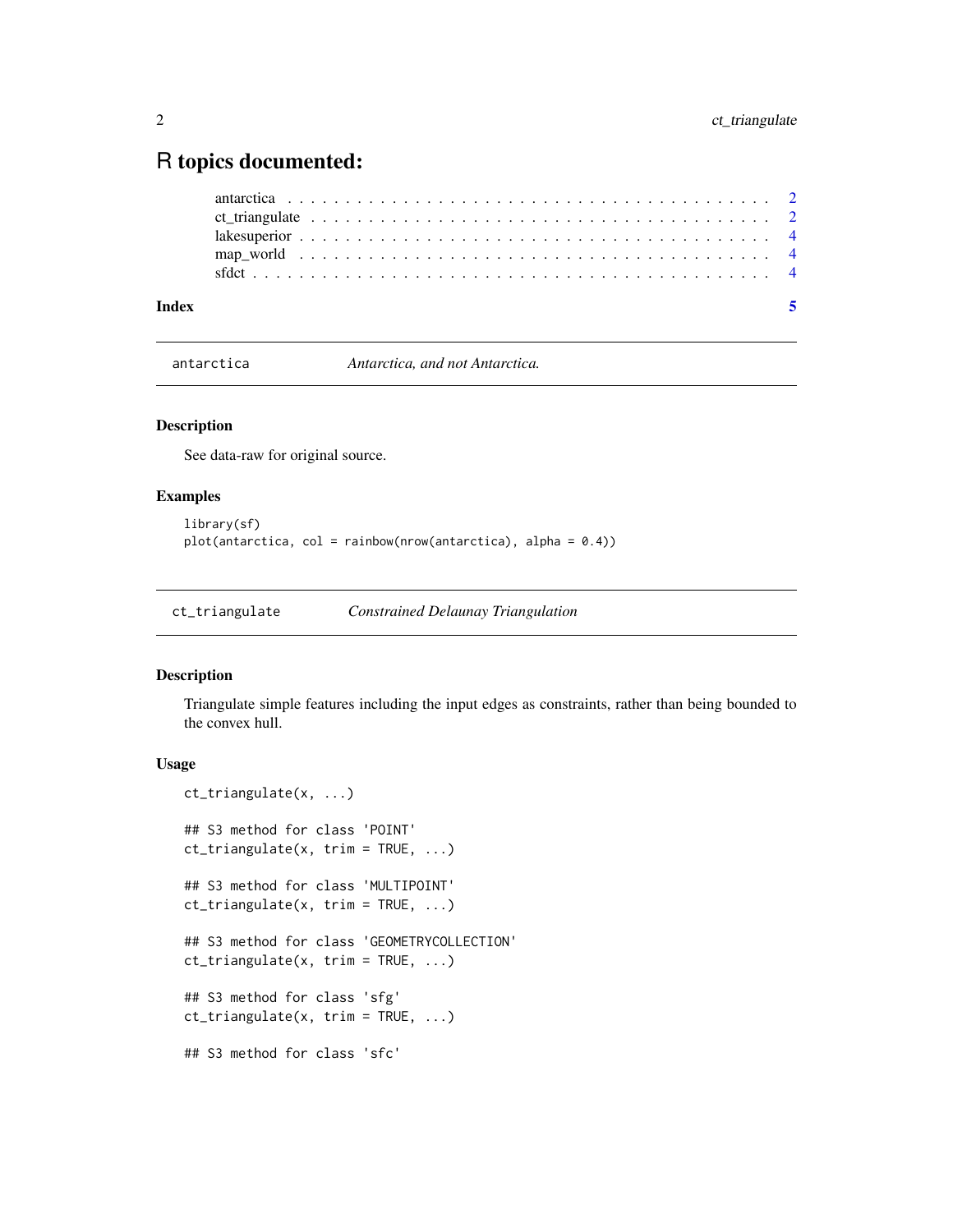#### <span id="page-2-0"></span>ct\_triangulate 3

```
ct_triangulate(x, ...)
## S3 method for class 'sf'
ct_{\text{triangular}}(x, \text{ trim} = \text{TRUE}, \dots)
```
#### Arguments

| x                       | simple feature geometry or data frame.                                                     |
|-------------------------|--------------------------------------------------------------------------------------------|
| $\cdot$ $\cdot$ $\cdot$ | arguments for triangulate, see details                                                     |
| trim                    | drop triangles that fall "outside" i.e. "holes" and non-convex regions, TRUE by<br>default |

#### Details

This is not a Delaunay Triangulation by default, but is "mostly-Delaunay". Use the  $D = TRUE$  option, passed to the underlying function in RTriangle to ensure the criterion is met, as well as edge constraints.

All POLYGON, LINESTRING, MULTIPOLYGON, and MULTILINESTRING inputs (including those in GEOMETRYCOLLECTION) are broken down into line segments that are included in the mesh. Holes are removed by default, but can be retained with the trim argument.

The triangles are collected as POLYGONs within a GEOMETRYCOLLECTION, and in the case of an sf object it's returned within the original input data frame.

There's no way in this package to retain the set of shared vertices, or the segment or the triangle indices. It is a fundamental feature of the standard, that this information is not represented.

Further arguments may be passed down to the underlying triangulation function [triangulate](#page-0-0). Note that planar coordinates are assumed, no matter what projection the input is in. There's no sensible meaning to a value for a in units  $m^2$  for a layer that is in longitude/latitude, for those use "area in square degrees", the straightforward meaning in planar coordinates. These arguments are, from the documentation of that function:

- a a Maximum triangle area. If specified, triangles cannot be larger than this area.
- q Minimum triangle angle in degrees.
- Y If TRUE prohibits the insertion of Steiner points on the mesh boundary.
- j If TRUE jettisons vertices that are not part of the final triangulation from the output.
- D If TRUE produce a conforming Delaunay triangulation. This ensures that all the triangles in the mesh are truly Delaunay, and not merely constrained Delaunay. This option invokes Ruppert's original algorithm, which splits every subsegment whose diametral circle is encroached. It usually increases the number of vertices and triangles.
- S Specifies the maximum number of added Steiner points.
- V Verbosity level. Specify higher values for more detailed information about what the Triangle library is doing.
- Q If TRUE suppresses all explanation of what the Triangle library is doing, unless an error occurs.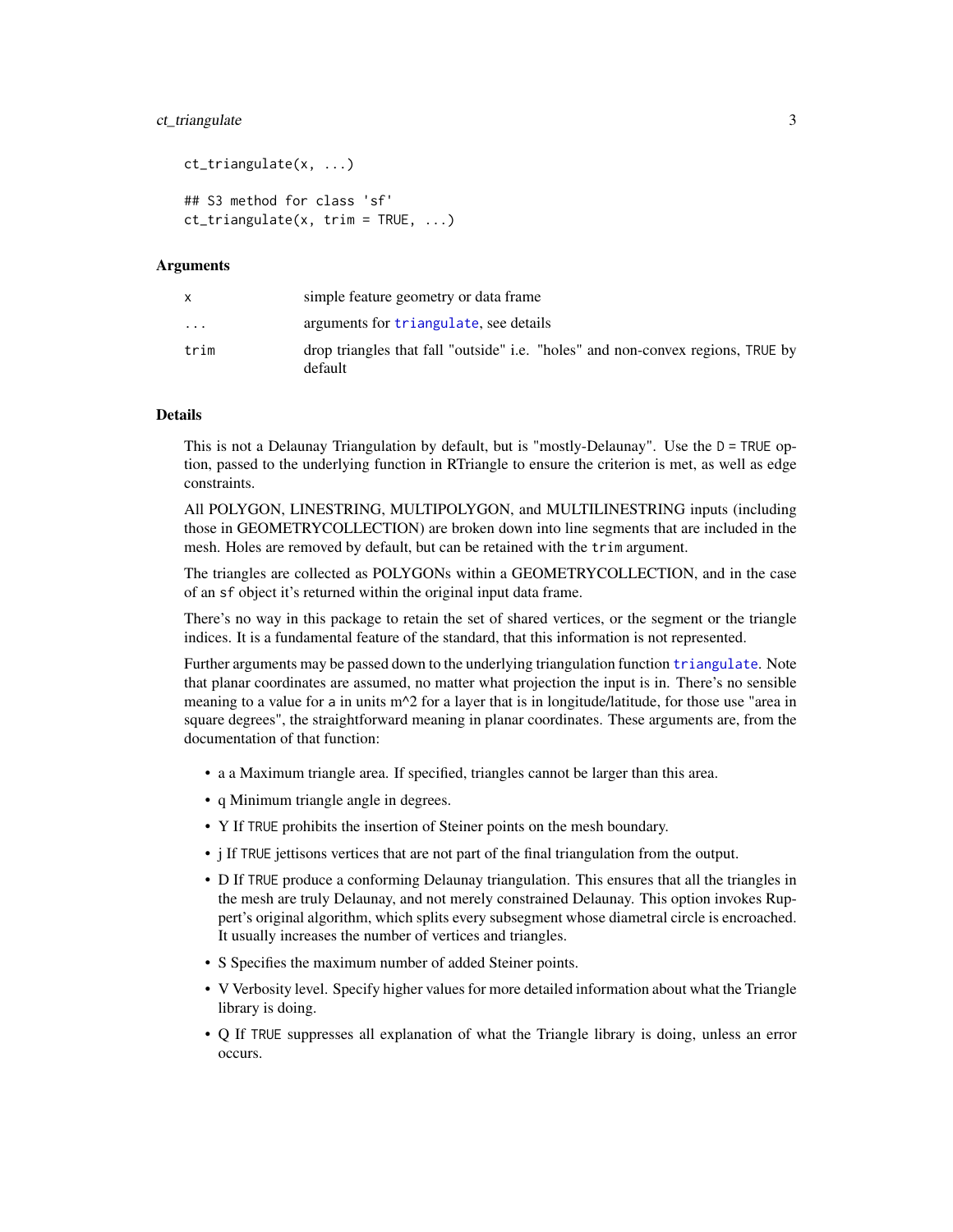#### <span id="page-3-0"></span>Value

simple feature column [st\\_sfc](#page-0-0) or data frame [st\\_sfc](#page-0-0)

#### Note

GEOMETRYCOLLECTION as input is not yet supported.

#### Examples

```
library(sf)
nc <- read_sf(system.file("shape/nc.shp", package="sf"), quiet = TRUE)
nc_triangles <- ct_triangulate(nc[, c("NAME", "geometry")])
plot(nc[, "NAME"])
plot(nc_triangles, add = TRUE, col = NA, lty = "dotted")
idx \leftarrow c(4, 5, 6, 7, 8, 20, 21)op \leq par(mfrow = c(2, 1))
if (packageVersion("sf") \le '0.2.8'){
nc <- st_transform(nc, "+proj=eqc +ellps=WGS84")
}
plot(st_triangulate(nc[idx, c("NAME", "geometry")]), col = "grey")
## Warning ct_triangulate does correctly triangulate longitude/latitude data
plot(ct_triangulate(nc[idx, c("NAME", "geometry")]))
```
lakesuperior *Lake Superior polygons.*

#### Description

See data-raw for original source.

map\_world *The 'world' database from the* maps *package.*

#### Description

Data is in sf form. See data-raw for original source.

sfdct *sfdct.*

#### Description

Triangulate simple features including the input edges as constraints, rather than being bounded to the convex hull.